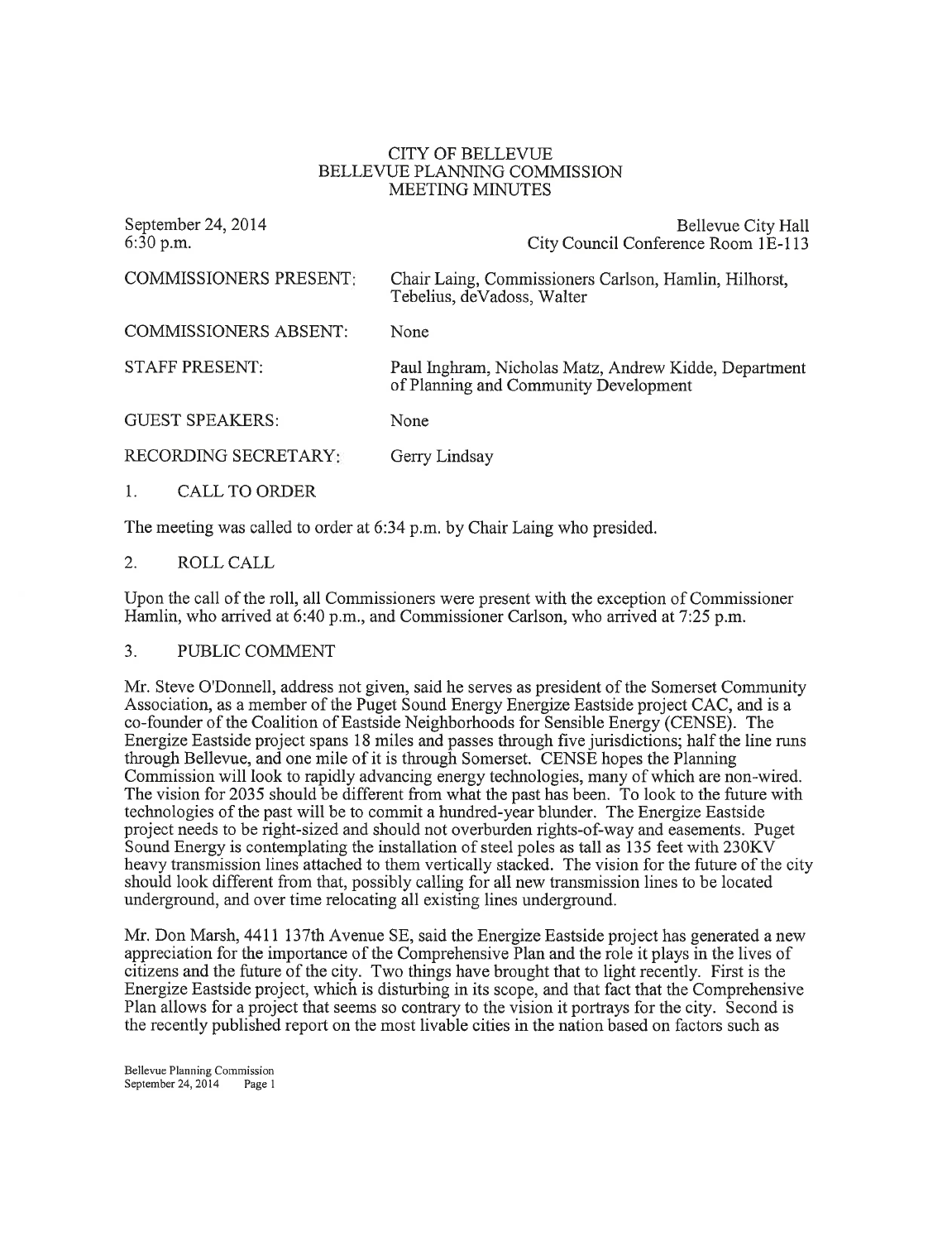crime, economy, education, housing, environment, leisure and infrastructure. Bellevue was judged to be the second most livable city in the nation under the criteria. Such a result is not brought about by accident but rather by decades of hard work and difficult choices. A firm foundation has been laid for the city. The Energize Eastside project is the latest challenge. The fact is a private energy company can build a project with very little oversight to ensure the public<br>will be well served by the project. Compleints filed with the state attempts conorel and the will be well served by the project. Complaints filed with the state attorney general and the Washington Utilities and Transportation Commission (WUTC) were met with responses indicating that only city councils have the authority to regulate the project. The Comprehensive Plan and other city statutes are relatively silent on the question of permitting a high-voltage transmission line. A project that will impact so many people and scar the city for decades should have a much higher bar to clear than a local distribution line, which are in fact governed by specific codes, unlike transmission lines. Puget Sound Energy has been asked about alternatives to overhead wires, including small gas-fired peaker plants, grid batteries, and cables submerged in Lake Washington. The company has dismissed each alternative, not because they are too expensive or technically unsound, but rather for reasons associated with siting and permitting. Implicit in their response is the message that overhead transmission lines offer the path of least resistance. The Comprehensive Plan should be aligned with energy policy that takes into account the beauty of the surroundings, the environment, and the quality of life residents enjoy.

Mr. Russell Borgman, 2100 120th Place SE, said there is a need to revise the Utilities Element of the Comprehensive Plan. Bellevue is one of the most beautiful urban regions on the face of the earth. Bellevue has been rated one of the most desirable and livable cities in America for good reasons: world-class views of Mt. Rainier, and world-class city parks, and clean high-tech industries that attract a highly educated workforce. For those and other reasons, the city enjoys an above-average tax revenue base. The region will continue to grow and attract talent from around the world. The city must consider smart growth with an eye on what makes the city so livable and how to continue to enhance the city's infrastructure. The city's recent hiring of an independent technical consultant to delve into the need and purpose of the Energize Eastside project, as well as to look at viable alternatives, should be applauded. The consultant should be charged with delivering facts that will drive decisions for decades to come. The vague generalities that equate on a one-to-one ratio population growth, economic growth and construction growth must be set aside. Nationwide there has been a decline in electricity use in the face of economic growth. Bellevue's Comprehensive Plan must make provisions for incorporating technology alternatives that reflect the region's values as well as its needs. Every assumption and projection should be challenged, and all viable alternatives should be investigated. Alternatives that will enhance grid security must be considered, making Bellevue less dependent on an outdated energy delivery system that relies on wires and poles. Policy UT-39 should be expanded to require underground installation of all new transmission lines, and underground installation of electricity line upgrades of 230KV or more. All electricity transmission lines and substation upgrades located in residential areas should be designated sensitive siting per Comprehensive Plan Figure UT-5A. Councilmember Robinson is to be applauded for suggesting the city hire an independent legal consultant to advise the city about the roles and responsibilities for various city, state and federal agencies that must be involved in large-scale transmission line infrastructure. He said he has been in conversation with Federal Energy Regulation Commission, which has deferred to the Washington State Attomey General's Office; with the Attorney General's Office, which has deferred to the WUTC; and with the WUTC, which has deferred to the city of Bellevue. It appears the buck stops with the city or with the federal authorities at the Department of Energy. The Council should consider altematives to the existing electricity utility company, possibly forming a parallel Bellevue PUD that invests in non-wired technologies and distributed energy projects. The city should seek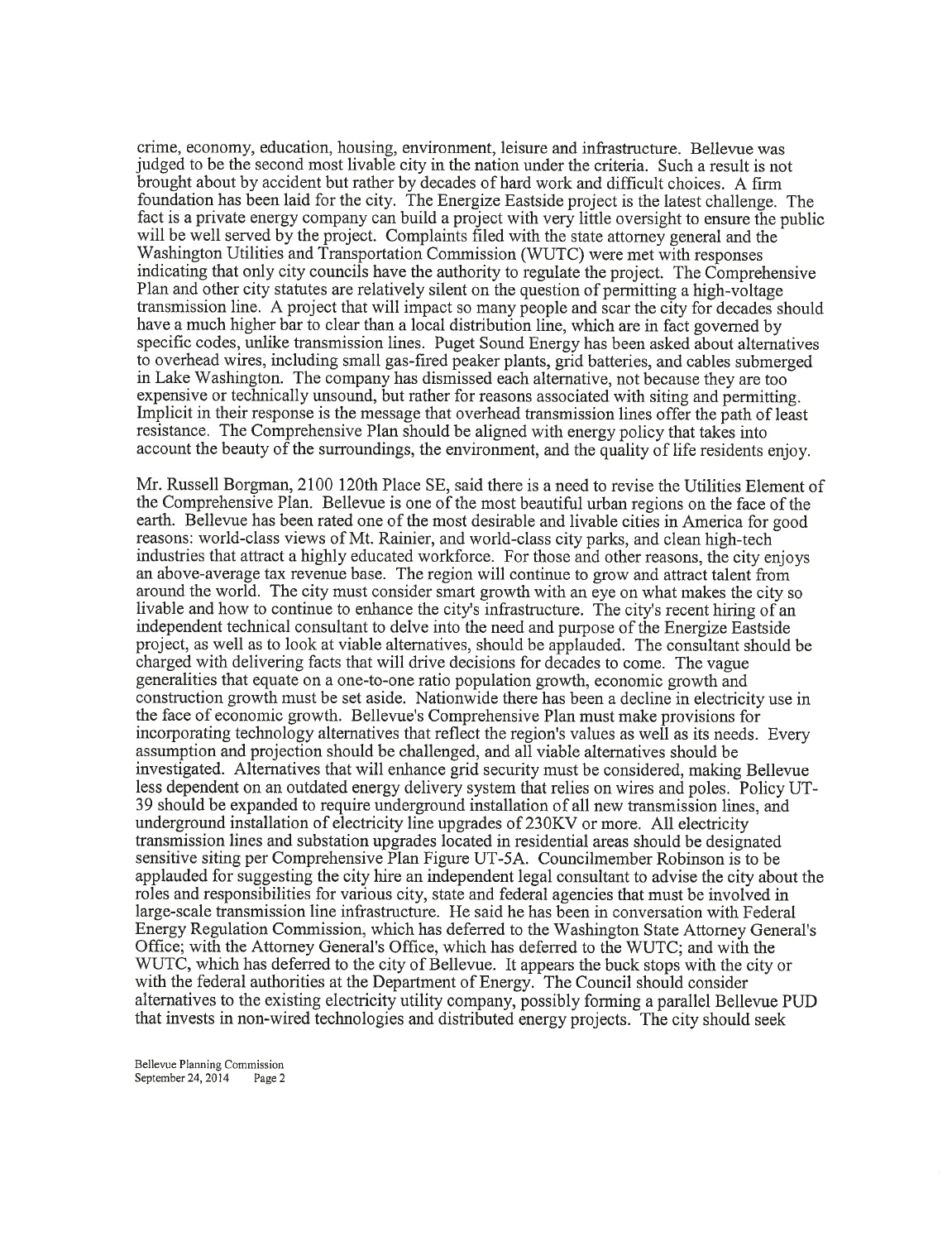more independent control over its electricity needs. Until the Comprehensive Plan can be revised, the Council should consider implementing a moratorium of at least six months on all above-ground high-voltage transmission lines to allow more facts to come to light.

Mr. Warren Halvorson, 1370I NE 32nd Place, said he serves as an altemative on the Energize Eastside project CAC and is a member of CENSE. The organization is concerned about the seeming disconnect between the city in a park vision and the Comprehensive Plan's proposals as they relate to neighborhoods. Everything from undergrounding, pool size, setbacks, safety and new technologies need to be viewed with an eye on taking actions to protect the neighborhoods. Policy UT-46 must be made stronger in terms of supporting altematives. The city needs to embrace 21st Century electrical technologies in the city's facilities, and needs to foster wind, solar, and co-generation technologies for all residents. The organizationhas been told that the city's future growth needs could be met by applyrng emerging technologies to the city's electrical backbone. A simpler idea would be to require city facilities to adopt new technologies, and Sound Transit should be required to place solar panels on the roof of its planned garage thereby showcasing technology, cutting future costs, and reducing demand on the grid. In the interim there is a need for a moratorium on major projects until the Comprehensive Plan is updated. The Energize Eastside project has not been fully explained, explored or justified. The CAC will ultimately recommend one of forced-choice options, but basic questions about the need remain to be answered. Puget Sound Energy is putting forward a plan that will tear apart neighborhoods. There is a strong likelihood that the company's growth projections will not be met; their usage has been flat over the recent past, as have Bellevue's revenues from taxes on electricity. Experts in the induslry are saying there is little if any direct correlation between electrical usage and employment, GDP or population growth, yet Puget Sound Energy continues to use just such a correlation to forecast growth. If the projections are correct, the proposed 230KV line will add 100 percent more capacity to a system that is experiencing a one percent annual growth rate. The proposed 230KV line is in fact shown in the Utilities Element of the Comprehensive Plan as planned; it should be indicated as proposed instead. Altemative approaches must be explored. The neighborhoods should be given top priority.

Ms. Mary Anne Halvorson, 13701 NE 32nd Place, said her memories of Bellewe go back to the early 50s. Things have changed greatly over the years, but there is still much to be proud of. Change is good unless it is bad. The city is approaching a slippery slope and decisions that will affect generations. She said recently she chatted with someone involved in a construction project that was putting in 8O-foot poles. The poles are absolutely huge but nowhere near as tall as the poles proposed by Puget Sound Energy as part of a new 230KV transmission line that will cut right through Bellevue neighborhoods. The electrical reliability policies in the Utilities Element should limit the size of poles in residential neighborhoods to no more than 40 feet. The Comprehensive Plan needs to incorporate statements about public safety and the prevention of sabotage. Serious questions should be raised about allowing for the erection of a 230KV transmission line next to the Olympic pipeline corridor, something that makes no sense at all from a safety and security point of view; any natural disaster or act of terrorism would produce catastrophic results on the city's infrastructure. Puget Sound Energy experts have repeated said there are no setback requirements even where such pipelines are involved. There is no law saying one cannot smoke a cigarette on top of a pile of straw, but that does not mean it is a good idea. The city should develop and impose setback requirements. The Commission was urged to give careful and thoughtful consideration to Bellevue's neighborhoods.

## 4. APPROVAL OF AGENDA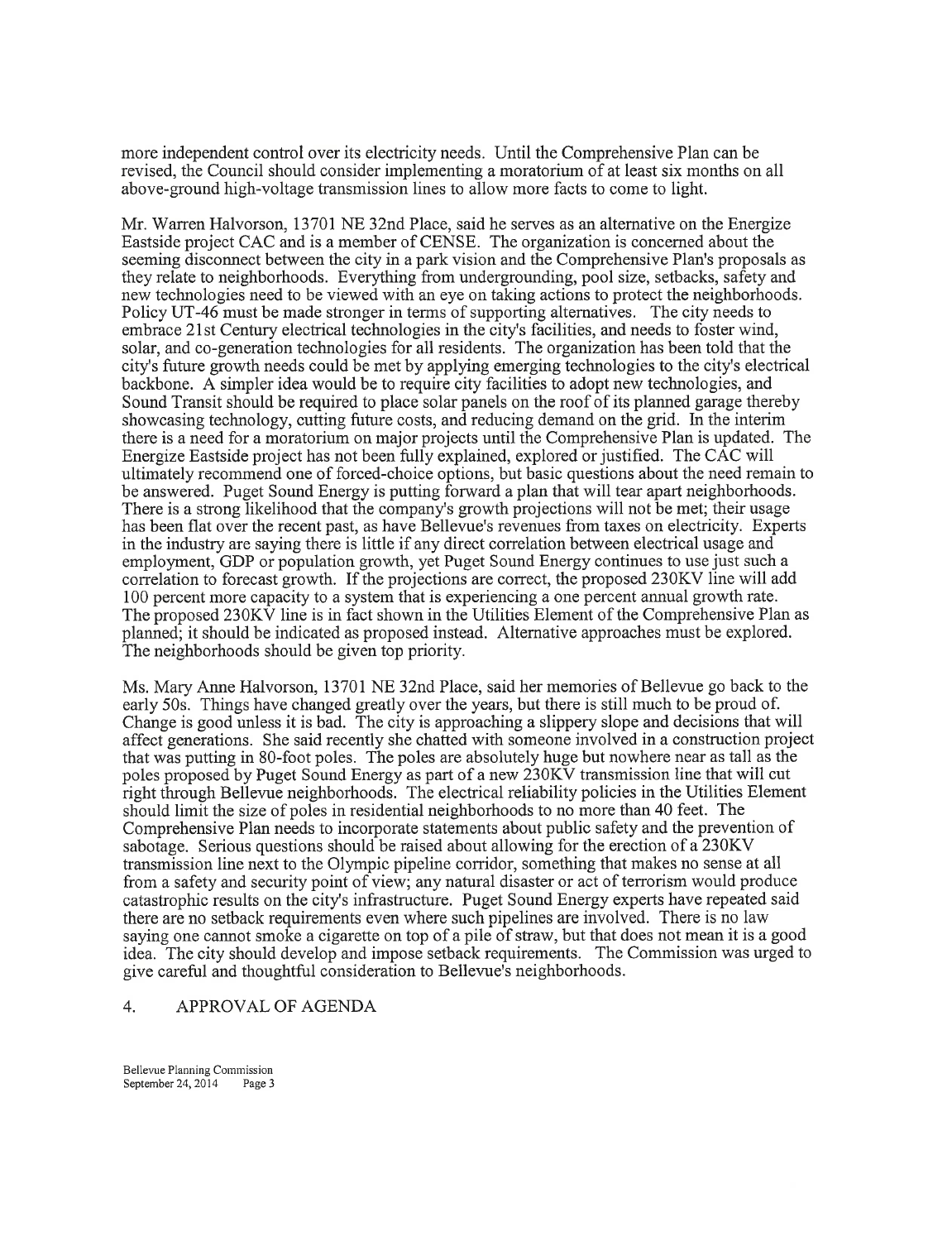seconded by Commissioner Hamlin and it carried unanimously. A motion to approve the agenda was made by Commissioner Hilhorst. The motion was

- 5. COMMLINICATIONS FROM CITY COLINCIL, COMMLINITY COTINCIL, BOARDS AND COMMISSIONS - None
- STAFF REPORTS None 6
- STUDY SESSION 7
	- A. Montvue Place Annual Comprehensive Plan Amendment Request

Senior Planner Nicholas Matz reported that at the September 8 study session the City Council accepted the threshold review recommendation of the Commission regarding Montvue Place to advance the proposed amendment into the final review phase. The site, located at 14510 NE 2OthStreet, is 4.67 acres in size. The proposal is to change the map to remove the split BR-CR and BR-GC zoning and to make the entire site BR-CR. The recommendation forwarded to the Council recognized that the zoning split was the historical result of subarea planning that was not anticipated through the Bel-Red planning process. The Commission concluded thaf the current zoning split is inconsistent with the intent for mixed use redevelopment in the district. The intent of the applicant is to remove the split zoning in order to achieve a unified development.

Mr. Matz suggested a public hearing date of November 12.

A motion to set the proposed amendment for public hearing on November 12 was made by Commissioner Tebelius. The motion was seconded by Commissioner Hilhorst and it carried unanimously.

- B. Comprehensive Plan Update
	- i. Citizen Engagement Element

Mediation program manager Andrew Kidde stressed the importance of public engagement for the city. The public participation element appears first in the existing Comprehensive Plan, which signals its importance. The desire is to see the section updated to be even more robust. The current element focuses almost entirely on planning and land use issues, but public engagement is important to every element of city government. The city has volunteer programs and commissions focused on a number of areas, and the opportunities for citizen involvement should be guided by policy language in the Comprehensive Plan. The draft element also bolsters the existing policies in the area of serving a diverse community. Bellevue has become a very diverse place and thus more strategies are needed.

Commissioner Tebelius noted that she previously had expressed concerns about the draft element. She said the policies in the existing citizen participation element were very well written, but in the draft many of them have been divided and renumbered. The policies are now divided between citywide citizen engagement and citizen engagement in planning and land use. Most of the policies listed under the latter category were in the current Comprehensive Plan. Under the Growth Management Act, local jurisdictions are required to regularly update their comprehensive plans as a way to deal with sprawl reduction, concentrated urban growth and property rights, among other things, all of which deals with land use. She distributed to the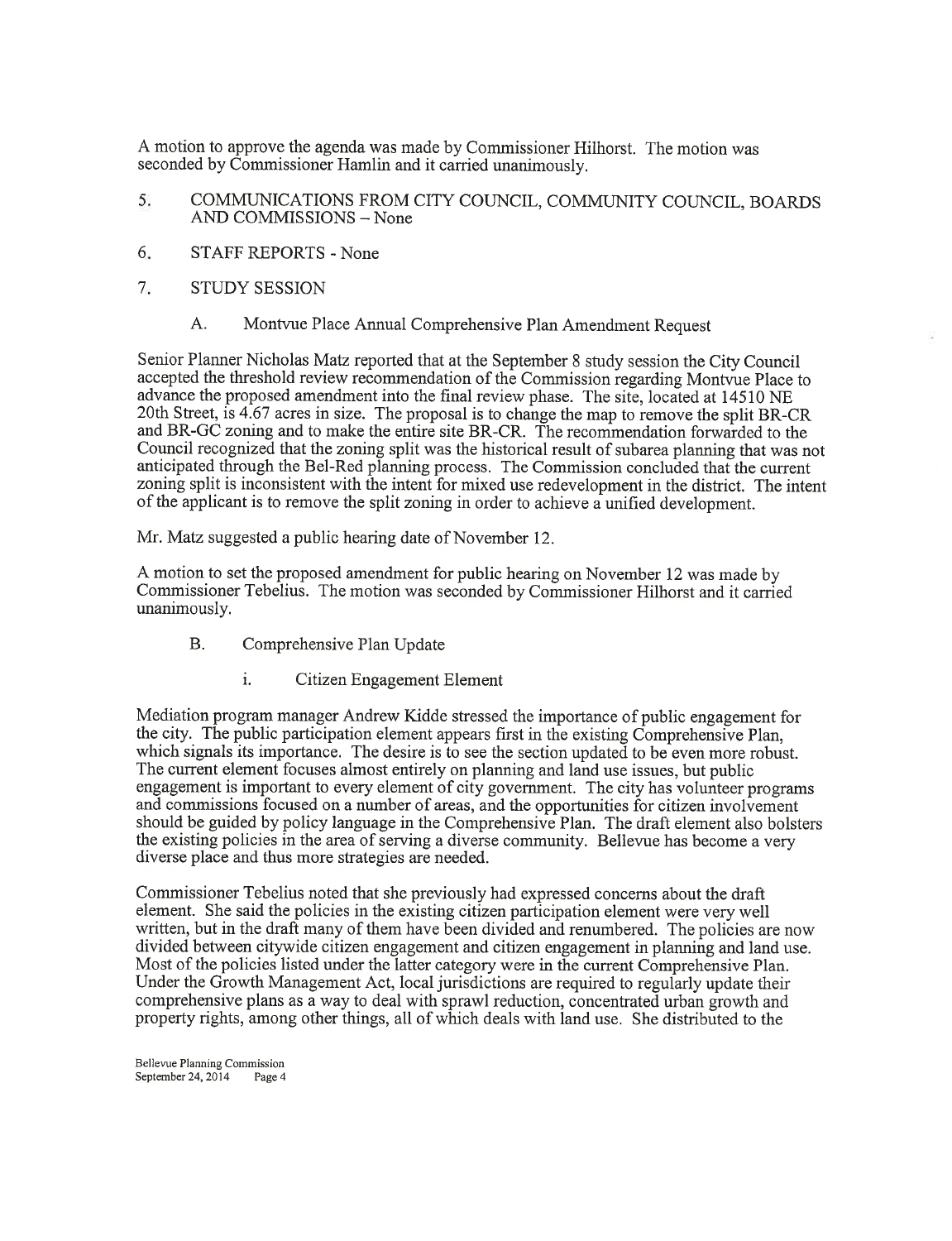Commissioners copies of an expanded Comprehensive Plan checklist that any city must follow. There state The checklist is clear with regard to including a section on public participation, but it stresses public participation in the Comprehensive Plan planning process. The state does not require anything more than that. During the last update of the Comprehensive Plan, the city included a detailed and well-drafted citizen participation element. The proposed draft begins with policies that are not focused in any way on growth management, land use or the Comprehensive Plan. The policies talk about keeping citizens informed about budget allocations; learning from citizens through surveys and outreach; providing access to citizens to city programs, services and events; conducting outreach; including businesses, non-profits and the Bellevue School District as targets for outreach; investing in training; educating Bellewe residents about pathways to civic engagement for citizens; ensuring broad and deep citizen engagement; and increasing access to city govemment. While each is a fine goal, none are necessary, and none are needed in the Comprehensive Plan. The current element is very well written and should be left as it is.

Commissioner Hamlin said he disagreed with nearly everything Commissioner Tebelius had said. The Comprehensive Plan addresses far more than just land use. It makes perfect sense to include the citywide citizen engagement policies as proposed. The policies set up engagement guidelines and make it clear the city is interested in citizen engagement in far more than just land use. While the Growth Management Act is specific to planning for growth, the Comprehensive Plan is not focused solely on land use issues. The draft policies suggest that citizens should be engaged in everything the city does.

Commissioner deVadoss concurred with Commissioner Tebelius with respect to the scope of the Planning Commission Citizen Engagement Element. The element should be kept as simple as possible. The citywide citizen engagement policies seem out of place with respect to the scope of the Comprehensive Plan.

Commissioner Hilhorst said she has been a community leader for a long time and has enjoyed a great relationship with the city's outreach department and city staff. She asked what was broken and why the new policies should be included. The policy to ensure citizen engagement is both broad and deep is noble but is something that cannot be measured. Bellevue does an awesome job of communicating and engaging its citizens and as such the new policies are simply not needed. Mr. Kidde said the Comprehensive Plan serves as a policy blueprint for all of the city. It is not focused only on land use and planning. It includes a focus on utilities, transportation, parks and a number of other areas. He agreed that the city is currently doing a fabulous job of engaging its citizens and those good practices should be captured in policy language as a guide to the future.

Commissioner Walter commented that each of the citywide citizen engagement policies represents a noble objective. She indicated, however, that she was neutral as to whether or not they should be included as proposed.

Chair Laing agreed that the policies in question are all laudable. He suggested some wordsmithing would be in order, particularly the deletion of all "including" language which more often than not becomes the focus. He allowed there is wisdom in the points made by Commissioners Tebelius, deVadoss and Hilhorst in that each policy addresses aspirational things and things the city is already doing. The public participation requirements under the Growth Management Act all refer to the adoption and amendment of the Comprehensive Plan itself. He said he favored a less-is-more approach and would agree the policies are not necessary required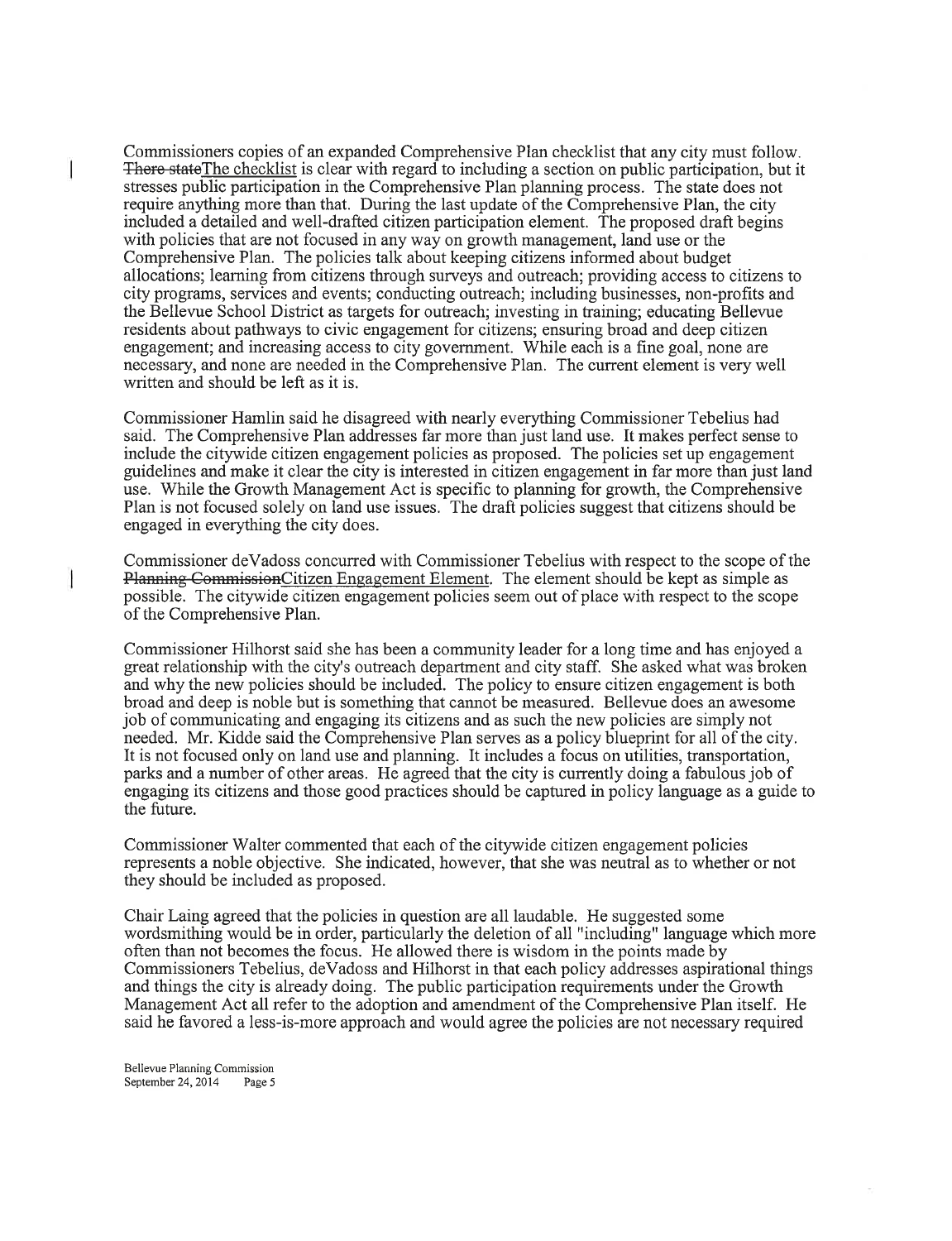by the GMA.

Commissioner Carlson agreed that the goals are worthy aspirations. However, the focus should be on requirements, not goals. If a goal becomes a requirement, it can become a snag. He said he would prefer to keep things simple and fundamental with the expectation that most people involved in the public process are driven by good faith efforts and want to make the process as inclusive as possible.

Commissioner Tebelius agreed with Commissioner Hilhorst that each of the policies addresses something the city is already doing.

A motion to retain the existing citizen participation element was made by Commissioner Tebelius. The motion was seconded by Commissioner Hilhorst.

Commissioner Carlson said his opinion of Bellevue city staff is very high. When it comes to the issue of reaching the public and welcoming a diverse array of opinions, Bellevue does it right and can be expected to continue to do it right.

Commissioner deVadoss said he would support the motion but requested a minor edit to revised policy CP-8 to delete "such as the internet." The maker and seconder of the amendment accepted the suggestion as a friendly amendment.

Commissioner Walter said she felt unprepared to vote one way or the other given that she had not anticipated simply retaining the existing policies.

The motion carried 4-1, with Commissioners Tebelius, deVadoss, Hilhorst and Carlson voting for and Commissioner Hamlin voting against. Chair Laing and Commissioner Walter abstained.

ii. Capital Facilities Element

Mr. Matz said the Capital Facilities Element and the Utilities Element of the Comprehensive Plan share similar yef distinct roles in planning for the future of the city. Both are concemed with ensuring that public and private facilities are developed to respond to the city's growth and changing conditions. The Capital Facilities Element is focused on financial planning for the provision of public infrastructure. The Growth Management Act requires jurisdictions to have a Capital Facilities Element, including an inventory of public facilities, and at least a six-year plan for developing needed facilities. Cities are also required to tie land use and capital facilitiesplanning together, and to reassess the Land Use Element if funding for new facilities fall short of meeting the needs.

The Capital Facilities Element is largely an inventory of everything from streets to water/sewer utilities to fire stations. Facilities operated by other entities, such as schools and libraries, are also included. For city facilities, plans are maintained that address long-term infrastructure development. The Comprehensive Plan summarizes things in terms of financial responsibility and then points to the functional plans for details. Reference is also made to the city's Capital tnvestment Program. Policy direction is also included regarding the city's essential public facilities, which by definition are typically difficult to site.

Chair Laing invited the Commissioners to comment on the element goals and policies as outlined in the matrix beginning on page 27 of the packet.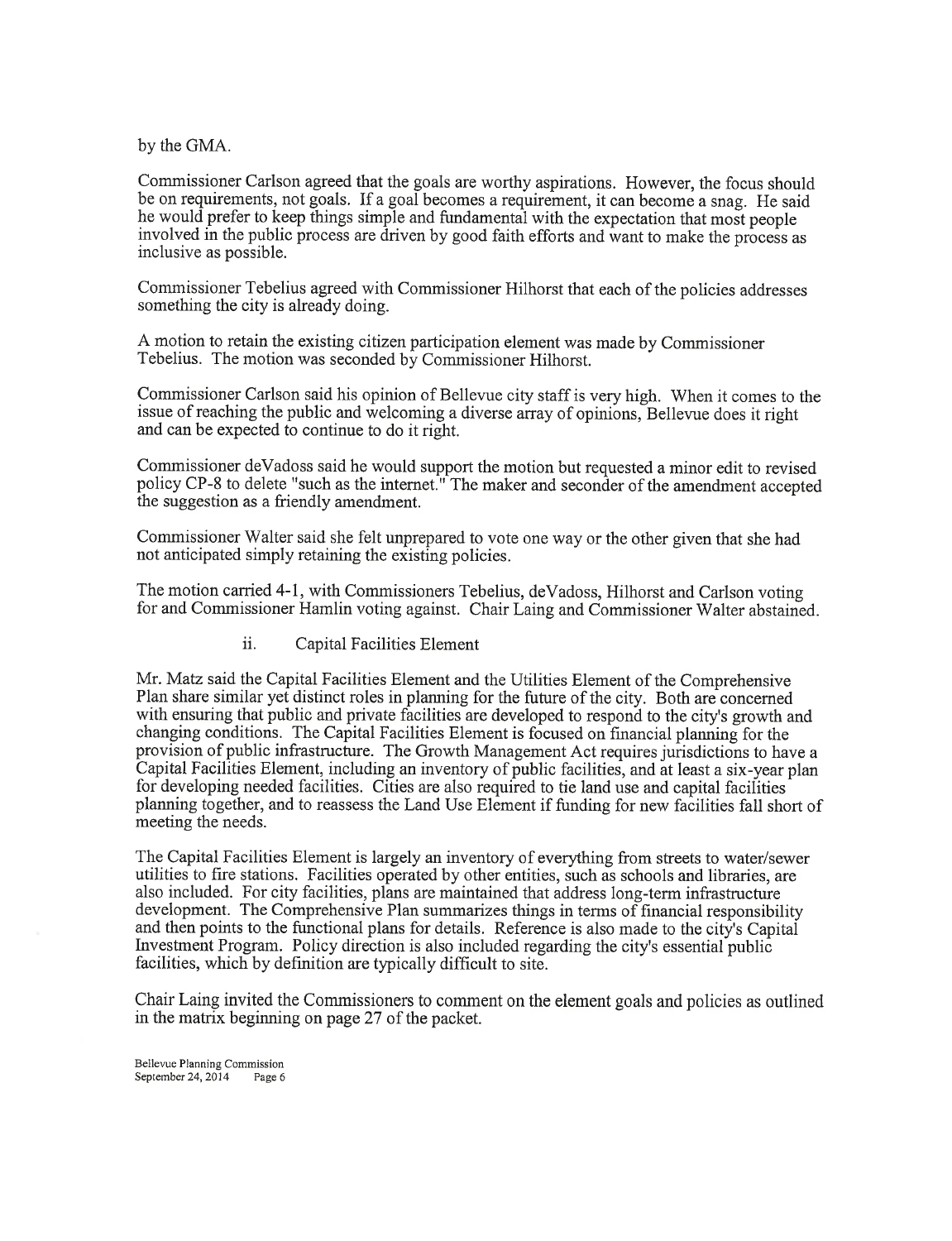With regard to item 1, Policy CF-I, Commissioner Walter suggested the new wording was overly complex. She proposed having the policy read "Ensure that capital facilities are provided within a reasonable amount of time following identification of needed level of service."

Commissioner Hilhorst said she generally agreed but would prefer to see the language read "Ensure that capital facilities are provided within a reasonable amount of time as needed."

Chair Laing commented that facilities are to be in place in time to meet the demand. The existing policy language and the proposed language both seem to indicate there can be a deficiency in the capital facilities provided it is addressed within a reasonable time. Mr. Inghram explained that under the Growth Management Act projects must be brought online at the time or growth or within the six-year period of capital planning. For growth that occurs today that requires a new street, the street project must be fully funded in the CIP, but it does not have to be constructed the day the new growth opens for business.

Commissioner Walter suggested the policy language should make that clear. Mr. Matz pointed out that along with the policy language, the element will include narrative language that makes the point clear.

Mr. Inghram stressed the need to retain the reference to facilities that are necessary to meet level of service standards. Streets are measured on a grading system ranging from A to F based on how they operate. Capital facilities planning is done precisely in order to meet the required level of service standards.

There was agreement to revise the policy to read "Ensure that capital facilities necessary to meet level of service standards are provided within a reasonable time."

With regard to item 1, a new policy, Commissioner Tebelius asked what is meant by the reference to "target service levels." Mr. Matz said there are a number of adopted service levels, ranging from acres of park per resident to water pipes that pass water through at a rate sufficient to meet the demand. Target service levels also refer to the length of time facilities can be expected to be in service.

Answering a question asked by Commissioner Hilhorst about the difference between items 2 and 8, Mr. Matz explained that item 2 acknowledges the city has aging infrastructure and directs plaruring efforts to renew or replace it as needed in order to maintain targer service levels. Item <sup>8</sup> iefers to the functional and facility system plans that help guide the process of identifying and planning for the long-range facilities needs of city services. The idea is to be open and transparent about what the city has, what it needs, and how it will pay for it. The two items are sequential pieces of the puzzle rather than duplicative.

Commissioner deVadoss asked how the city goes about anticipating the need for new facilities. Mr. Matz said that is where the functional plans and the Capital lnvestment Program come into play. The engineers and planners know that systems will last for a certain amount of time and then need replacement. In the case of utilities systems, replacement is built into the rate structure. Mr. lnghram said part of the planning exercise associated with producing the functional plans includes identifying future needs based on growth and changing technologies.

Tuming to item 3, Policy CF-2, Mr. Matz explained that the Capital Investment Program is <sup>a</sup>

Bellevue Planning Commission<br>September 24, 2014 Page 7 September 24,  $2014$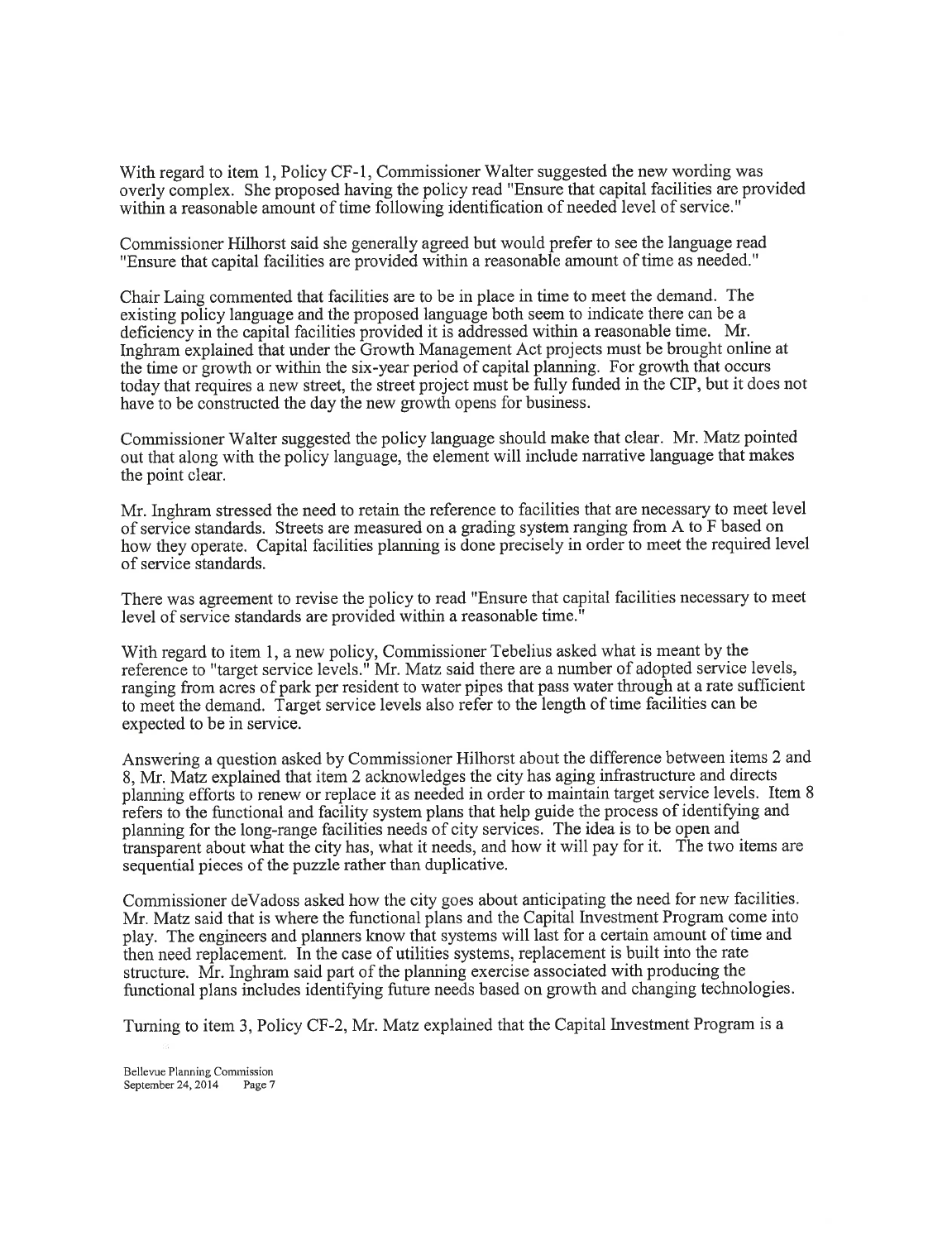rolling program that is updated every two years. The existing policy language does not capture that fact and has meant that planning efforts often referred to a document that no longer existed. The proposed policy language

There was consensus in favor of the proposed policy language. There also was consensus to delete the old Policy CF-3 as proposed in item 4, and to make no changes to polices CF-7, CF-9 and CF-4, items  $5, 6$  and  $7$ .

With regard to item 8, a new policy, Commissioner Hamlin asked if "facility system plans" should be capitalized. Mr. Matz explained that the reference is in fact to several different individual plans all of which are capitalized in their own right.

Commissioner Walter proposed spelling out "level of seryice" in item 9, Policy CF-5, rather than using "LOS\_." There was agreement to make that change and to otherwise not change the language of the policy.

Answering a question asked by Commissioner Hilhorst regarding item 10, a new policy, Mr. Matz said the intent is to alert members of the community to the fact that the various city departments are considering the collective city needs in designing projects. It is keyed back to the idea that the Capital Facilities Element shows how the city is responding to growth and how it intends 1o pay for it. Commissioner Hilhorst suggested that "across city departments" would be better than "across city business lines." The other Commissioners concurred.

Commissioner Carlson proposed deleting "to maximize community benefit and avoid conflicts" and there was agreement to make that change as well.

Commissioner Hamlin suggested "avoid conflicts" could be interpreted to mean competition for city dollars. Mr. Inghram pointed out that by having city departments working together conflicts of that sort are dispelled. The intent of the language is to avoid design and engineering conflicts.

With regard to item 11, Policy CF-6, Commissioner Hamlin suggested "other providers" is too broad and abstract. Chair Laing proposed "Coordinate with non city managed capital facility providers consistent with Bellevue's Comprehensive Plan." There was agreemenfto make the change.

There was consensus to delete Policy CF-8 and Policy CF-l0 as proposed in items 12 and 13.

With respect to item 14, Policy CF-11, Commissioner Walter suggested the language could be interpreted as referring to two distinct things. Chair Laing said his reading of the policy was that the city will consider adopting education impact fees upon a school district's showlng of is capital facilities plan and demonstrating that it needs such fees to accommodate growth. Commissioner Tebelius suggested that if that is what the intent of the policy it, the language should be tweaked to be clearer.

Chair Laing said the language outlines exactly what is happening relative to the Issaquah school district and as such no change to the policy is needed. While a mouthful, the language is acceptable.

There was consensus not to change the language of Policy CF-11

Bellevue Planning Commission<br>September 24, 2014 Page 8 September 24,  $2014$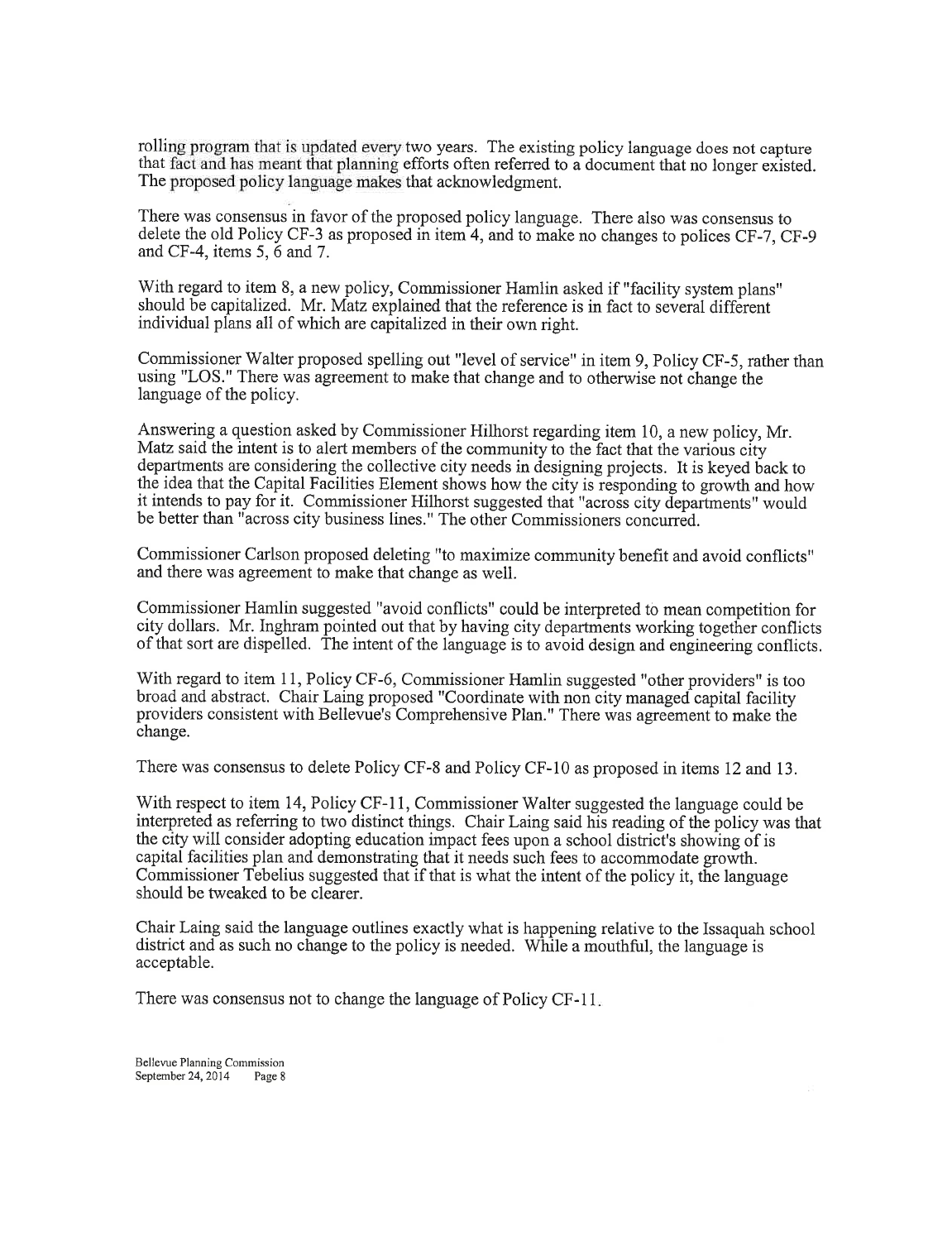Answering a question asked by Commissioner deVadoss regarding item 15, Policy CF-12, Mr. Matz said the city's post-disaster response and recovery plan is in fact an amazing document. He said the intent of the policy is to call attention to the plan that is in place and ready to go in the event of a disaster.

Commissioner Hamlin suggested changing "Maintain a...plan" to "Maintain the...plan." Mr. Matz agreed to make the change.

Commissioner Carlson agreed but proposed shortening the overall policy to read "Maintain the city's post-disaster response and recovery plan that ensures the city's capability to recover from a disaster. "

At the suggestion of Mr. Matz, there also was agreement to work into the narrative around the policy an outline of the components covered by the response and recovery plan.

Commissioner Hilhorst said she would accept the language suggested by Commissioner Carlson provided it included the notion of reconstruction. There was agreement to make those revisions.

Mr. Matz noted that items 16, 17 and 18 are all existing policy language being moved into the Capital Facilities Element from the Annexation Element. The Commissioners offered no comments on the policies.

Mr. Matz explained that items 20 to 28 comprised the essential public facilities policies. He noted that much of the original intent of the policies has been codified since the last update, thus some of the policies are no longer needed. That is the case with item 20, Policy CF-13.

Chair Laing asked why there should not be a policy in the Comprehensive Plan requiring the city to define essential public facilities the same as the state does, and why the city might suggest that it would allow a definition of essential public facilities that is broader than what state law defines. To ensure the definition in the zoning code is consistent with state law of an essential public facility, having policy language in the Comprehensive Plan would be the way to do it. Absent amending the Comprehensive Plan, the Council could not designate something as an essential public facility that state law does not designate. Mr. Inghram reminded Chair Laing that the Planning Commission makes recommendations to the Council on both plan amendments and code amendments. As such the policy language would not necessarily constrain the code. The direction of the Commission throughout the update process has been that less is more and that policies should remain at the policy level, and the existing Policy CF-l3 directs the city to take an action by defining a term.

Chair Laing stressed the need for the language at the Comprehensive Plan level. A zoning code can be changed any time of the year at the direction of the Council, whereas the Comprehensive Plan can only be updated once a year and it must follow an established process. As soon as the state determines something is an essential public facility, a local jurisdiction cannot outright preclude it: all the local jurisdiction can do is try to manage it. He said his concern was in giving the Council more ability to call anything an essential public facility, allowing it to be pushed into places it may not fit. The policy should be retained so that at a minimum there will be a longer public engagement process with robust discussions at both the Commission and Council levels before the Council can call an essential public facility anything the state does not call an essential public facility. He suggested the existing policy should be retained with the language revised to read "Define essential public facilities consistent with the Growth Management Act."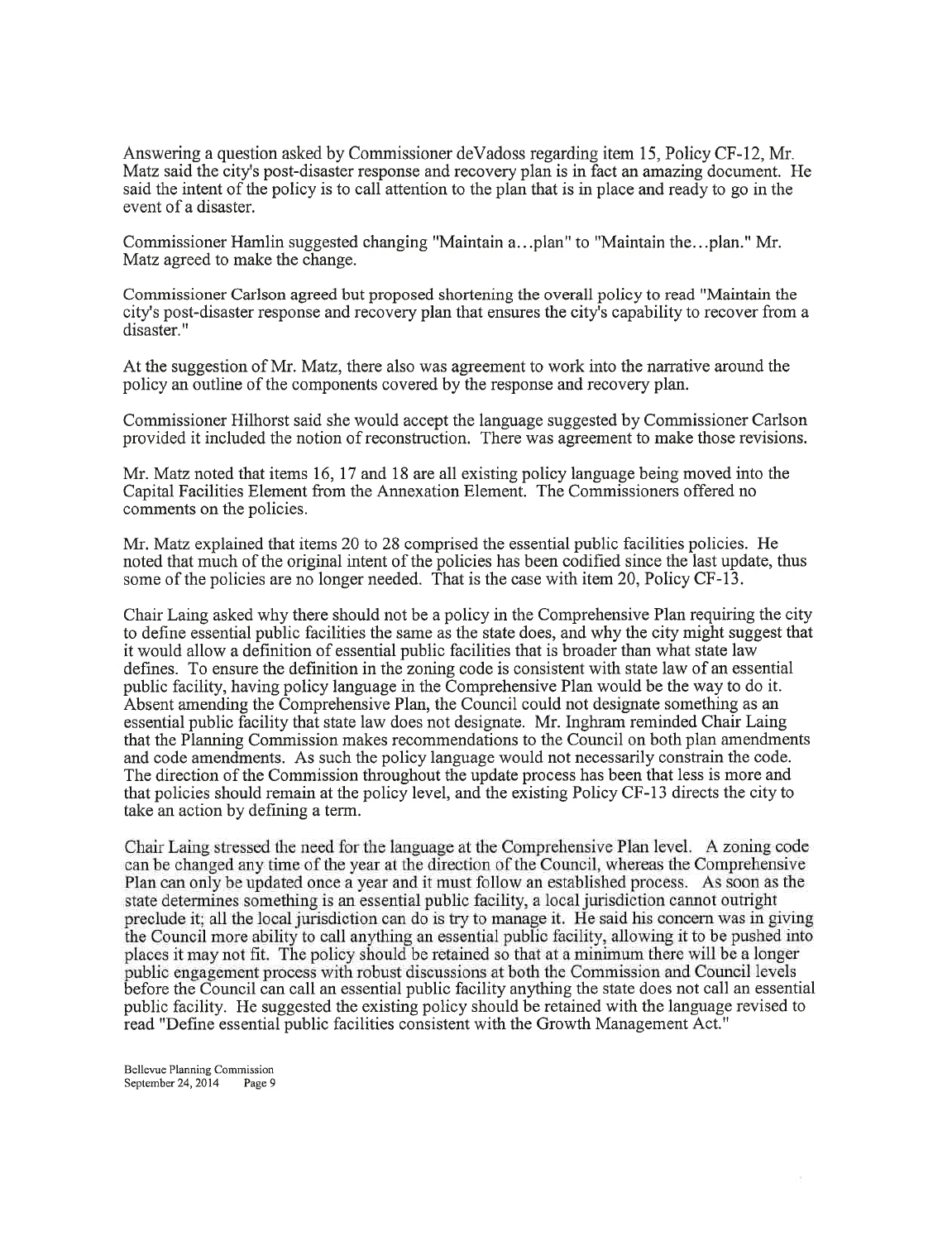Commissioner Walter asked if taking that approach would in any way tie the hands of the Council should a situation arise where it needed to act quickly. Chair Laing said one thing defined as an essential public facility under state law is group homes. He said given that precedent, the Council could conclude that rooming houses are essential public facilities. The Council should not be put in a position of being able to quickly and easily making such a change.

Commissioner Hamlin countered that policy language is not law and having the policy or not will not prevent the Council from making a decision, but where there is policy language in place the Council must at the very least give consideration to it.

There was consensus to retain the policy language as proposed by Chair Laing.

There was agreement in favor of the proposed language for item 21, Policy CF-l4.

With regard to item 23, Policy CF-15, Commissioner Walter suggested the "seek agreements" should be more definitively worded along the lines of "obtain agreements."

Chair Laing said he understood the language to mean the city will seek to work by agreement or consensus rather than by contract. Mr. Matz said the language is intended to point out things like interagency agreements, development agreements, MOU's and interlocal agreements, all of which are tools allowing the city to "seek agreements."

Commissioner deVadoss proposed using the word "pursue" in place of "seek" and there was consensus to make that revision.

There was consensus with regard to the proposed revisions to item 24, Policy CF-16, and to delete policy CF-17 as recommended in item 25.

Answering a question asked by Commissioner Tebelius regarding the equitable distribution of essential public facilities as outlined in item 27, Policy CF-19, Mr. Matz said the notion is to share the burden of placing things like the secure community transmission facilities among cities and counties in the region. Commissioner Tebelius said she had no problem with that.

Commissioner Carlson proposed shortening the policy to read "Work to site or expand essential public facilities in ways that equitably balance social, environmental and economic impacts to achieve citywide and regional planning objectives." There was agreement to make the change.

There was agreement to make no change to Policy CF-20 as proposed by item 28.

With regard to the Comprehensive Plan update, Mr. lnghram pointed out that the process had been slowed by having to address other issues. He called attention to the table in the packet that outlined the topics yet to be discussed and a tentative schedule.

- 8. PUBLIC COMMENT None
- 9. DRAFT MINUTES REVIEW
	- A. June25,2014